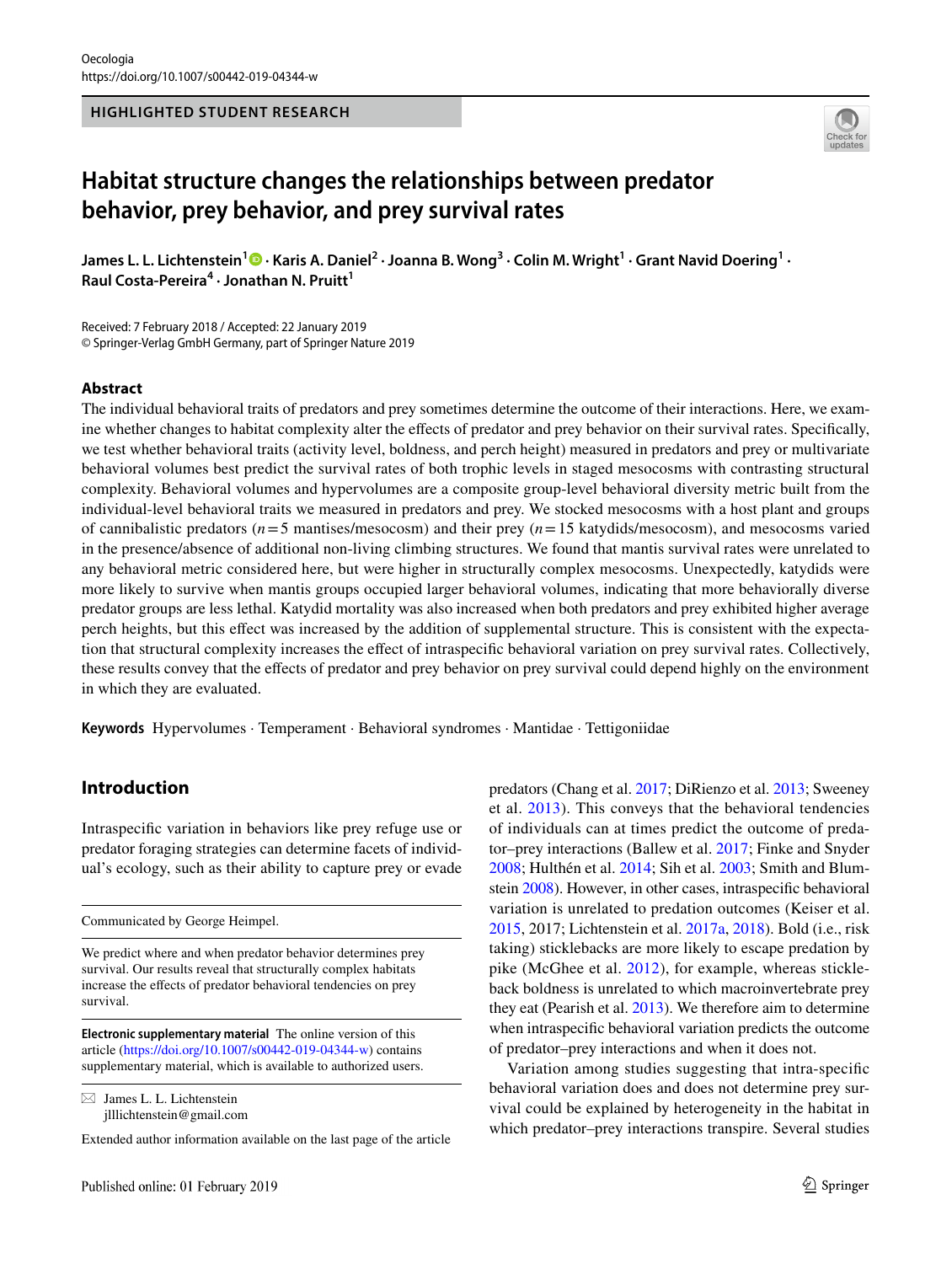have shown that predator–prey interaction outcomes depend on the habitat available to both trophic levels (Cook and Streams [1984;](#page-10-9) Crowder and Cooper [1982\)](#page-10-10), and individuals' behavioral characteristics determine the kinds of habitats they use (Pearish et al. [2013;](#page-11-3) Wilson and McLaughlin [2007](#page-11-4)). For instance, bold and active sticklebacks tend to inhabit limnetic areas of ponds, whereas sedentary individuals occupy benthic depths (Pearish et al. [2013\)](#page-11-3). These fndings suggest that predator and prey behavior, the habitats they use, and the outcome of their interaction are likely to be closely linked. This leads us to predict that habitat characteristics may mediate whether and to what degree intraspecifc behavior variation will determine predator–prey interaction outcomes (Keiser et al. [2017](#page-10-11)). Here, we evaluate whether the behavioral traits of predator and prey, when evaluated in isolation, can predict the performance of either trophic level in environments with contrasting structural features. We further compare the predictive value of univariate group-level behavioral metrics against a composite multidimensional trait diversity metric expressed by groups of predator and prey: behavioral volumes.

The behavioral volume concept was adapted for intraspecifc behavioral variation by Pruitt et al. ([2016\)](#page-11-5). Behavioral volumes are defned as the multidimensional behavioral space occupied by an individual, group, or community. Volumes with more than three dimensions are called behavioral hypervolumes. The dimensions of behavioral space are animals' performance on three or more behavioral tests (Pruitt et al. [2016](#page-11-5)). Existing examples have used behavioral traits like activity level, boldness, and aggressiveness in their volumes (Lichtenstein et al. [2017b](#page-10-12); Pruitt et al. [2016](#page-11-5), [2017](#page-11-6)). Individual-level behavioral volumes are made up of multiple temporally clustered observations of an individual's behavior in three or more diferent assays. Thus, each cluster of observations on an individual becomes a point in behavioral trait space, and the individual-level volume is the trait volume captured by these points. In contrast, group-level volumes are composed of a cloud of points where each point is an individual's average behavioral response in three of more diferent assays. Thus, the group-level volume is estimated as the volume captured by that set of individuals in behavioral trait space. Here, we focus on group-level volumes. This volume is computed as the minimum convex polytope that captures these points. Greater behavioral dissimilarity among group constituents or groups that possess individuals with extreme behavioral types thus occupy larger behavioral volumes (Pruitt et al. [2017](#page-11-6)). This makes behavioral volumes a metric of behavioral diversity that is sensitive to extreme behavioral tendencies. Prior work has shown that behavioral volumes can determine habitat use and the outcome of species interactions. For example, large volumes are associated with decreased survival and conspecifics clustering in space, in competing mixed-species herbivore groups sharing a host plant (Lichtenstein et al. [2017b](#page-10-12)). Groups of predators occupying larger volumes can prove more lethal to their prey, but this is particularly true in environments where predators can use space freely (Pruitt et al. [2017\)](#page-11-6). This suggests that behaviorally diverse predator groups will decrease prey survival, but such effects may be sensitive to how individuals use space.

We consequently test whether a ubiquitous environmental variable, habitat structural complexity, determines the efect of behavioral volume on species interactions. Habitat structural complexity has many defnitions (Amarasinghe and Balasubramaniam [1992](#page-10-13); McElhinny et al. [2005](#page-10-14); Moran [1980;](#page-10-15) Sugihara and May [1990](#page-11-7)), but typically refers to the presence of refuges, obstacles, or three-dimensional substrate (Attrill et al. [2000\)](#page-10-16). For example, macroalgae in ponds and vegetation layers in forests offer structural complexity (Crowder and Cooper [1982](#page-10-10); Diehl [1992](#page-10-17); McElhinny et al. [2005\)](#page-10-14). This increased habitat complexity tends to reduce predation, because it provides prey with refuges and avenues of escape (Cook and Streams [1984;](#page-10-9) Crowder and Cooper [1982](#page-10-10); Diehl [1992](#page-10-17); Keiser et al. [2017;](#page-10-11) Uetz [1991;](#page-11-8) Vince et al. [1976](#page-11-9)). By decreasing predation, these obstacles potentially allow the behavioral traits of predators and prey to shape interaction outcomes more so than structurally simple environments. For instance, even if shy prey that spend more time in refuges are less likely to be eaten by predators (Dall et al. [2004;](#page-10-18) Smith and Blumstein [2008](#page-11-2)), this tendency will not help them if there are no refuges. We therefore predict that structural complexity will accentuate the importance of single behavioral traits and behavioral volumes (measured before exposure to structural complexity) for predator–prey interactions. In contrast, when environments are more structurally simplistic, we expect weaker or no associations between predator and prey behavior and their interaction outcome.

In this study, we examine the efects of predator and prey behavioral volumes and habitat structural complexity on predator–prey interaction outcome using two old feld insect species: Chinese mantises (*Tenodera sinensis*) and common meadow katydids (*Orchelimum vulgare*). We chose these species because mantises are common, cannibalistic, opportunistic predators that tend to reduce herbivore biomass (Hurd and Eisenberg [1984a](#page-10-19), [1990](#page-10-20); Prete et al. [1999\)](#page-11-10) and increase plant biomass (Moran and Hurd [1997;](#page-11-11) Moran et al. [1996\)](#page-11-12) in the eastern USA, and meadow katydids are some of the most commonly captured prey at our focal site (pers. obs. JLL, KAD, & JBW 2015-2018). Old felds vary widely in their structural complexity, notably in the amount of dead stalks from previous years' plants (McDonnell and Stiles [1983](#page-10-21); Southwood et al. [1979](#page-11-13)). This system therefore allows us to test whether the presence of dead *Solidago* stalks increases predator and prey survival. Building on this prediction, we can test whether *Solidago* stalks strengthen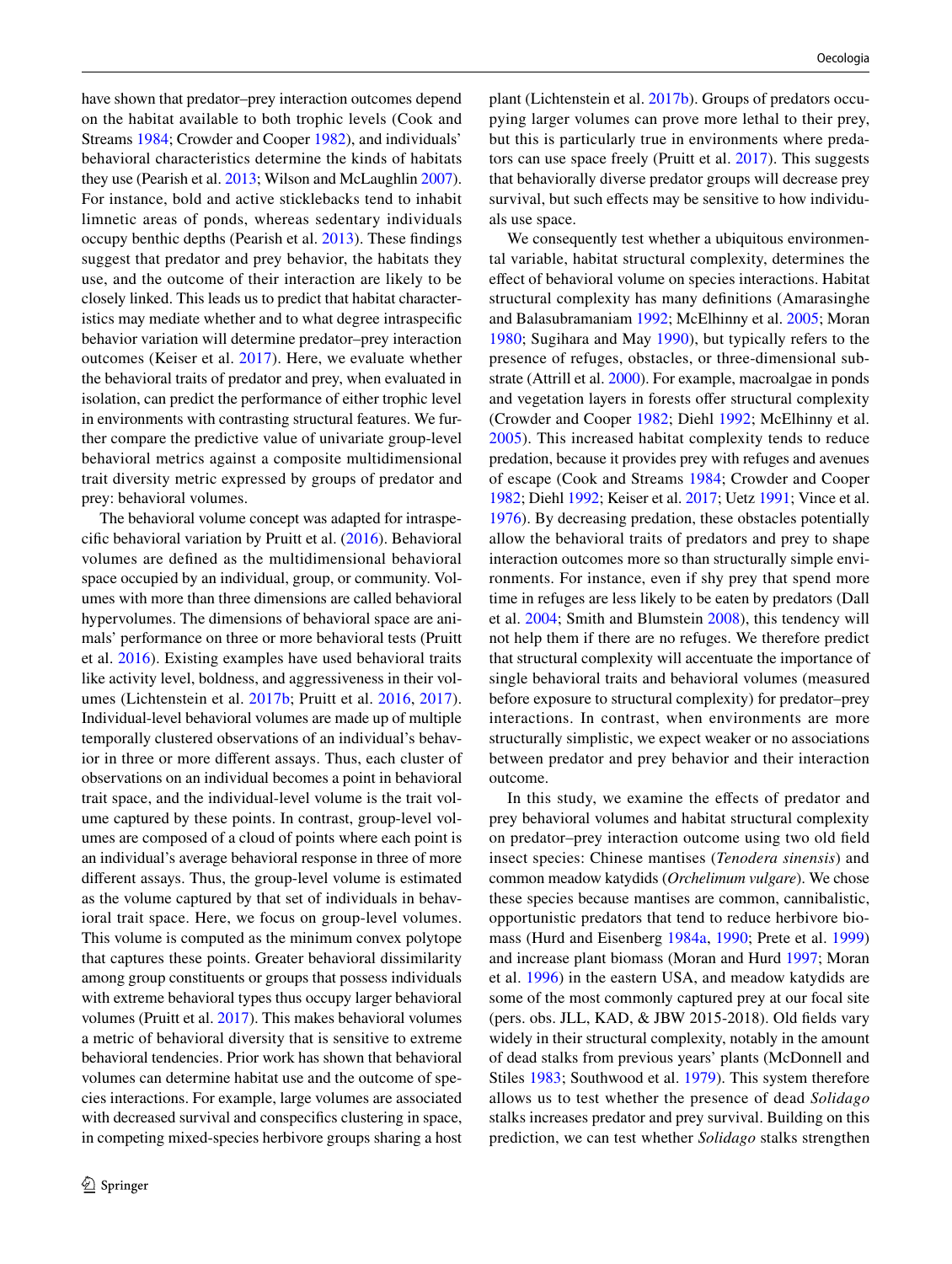the relationships between the traits of predator or prey and the outcome of their interactions.

We use this system to evaluate the following hypotheses: (1) increased structural complexity in the form of added dead *Solidago* stalks increases the survival rates of prey or their cannibalistic predators; (2) greater predator behavioral volumes/diversity decreases cannibalism among predators or reduces prey survival, consistent with prior fndings in other systems (Finke and Snyder [2008](#page-10-3); Pruitt et al. [2017](#page-11-6); Royauté and Pruitt [2015](#page-11-14)); (3) greater prey behavioral volumes increase prey survival, because behaviorally diversity is predicted to increase the odds that at least some individuals will survive predator encounters; (4) building on the frst three predictions, we evaluated whether adding habitat structural complexity increases the effects of behavior on the outcome of predator–prey interactions. Then (5), we tested whether the predictive power of behavioral volumes exceeds that of the coefficient of variation of single traits, the range of single traits, the averages of single traits, or the average body size of predator and prey groups.

# **Materials and methods**

#### **Study organisms, collection, and maintenance**

We collected our insects and performed our study at the Donald S. Wood feld laboratory (DSW) of the Pymatuning Laboratory of Ecology. The DSW is located in northwest Pennsylvania (41°34′09.6′′N, 80°27′51.4′′W) on a property composed of deciduous forest and semi-annually mowed old felds. These felds are largely composed of the goldenrod species *Solidago canadensis*, *Solidago grandifora*, and *Solidago rugosa* interspersed with *Rubus*, *Rosa*, and *Toxicodendron* species. We collected 1500 katydids (*Orchelimum vulgare*) and 500 mantises (*Tenodera sinsensis*). Mantises had an average head to tip length of  $42.00 \pm 0.66$  SE mm with a range  $16.81-77.00$  mm, and weighed on average  $305 \pm 15$ SE mg with a range of 24–1701 mg. We collected mantises between their 4th and 7th instars haphazardly without regard to their sex. Katydids were on average  $10.02 \pm 0.12$  SE mm in length ranging from 0.08 to 43.00 mm head to tip, and weighed on average  $35 \pm 7$  SE mg ranging from 1 to 150 mg. These size ranges are large because they represent collection over ~40 days (06/25/2017–08/02/2017) of growth in these species. Chinese mantises consume a variety of insect prey, including other predators and mantises, thereby structuring prey and plant communities (Hurd and Eisenberg [1984a,](#page-10-19) [1990;](#page-10-20) Moran and Hurd [1997;](#page-11-11) Moran et al. [1996\)](#page-11-12). These species' ranges overlap across the whole of the eastern USA and co-occur at a much fner scale in our collection site, often atop the same stems. *Tenodera sinensis* is a generalist insect predator and it readily consumes *O. vulgare* in captivity.

Both species are common at the DSW. Insects were collected via sweep netting. Immediately after collection, we stored katydids in 50 ml vials with a goldenrod leaf for moisture. We stored mantises in 300 ml plastic deli containers with moistened topsoil as substrate and four sticks for climbing. The laboratory was kept at 24 °C during the day and 20 °C at night. We began behavioral tests the day after collection at 800 h.

#### **Behavioral assays**

We ran 377 mantises and 1169 katydids through three assays once each in the following order: activity level, boldness, and perch height. These traits were then used to construct behavioral volumes occupied by groups of predator or prey in behavioral trait space, and test whether these volumes were predictive of the survival rates in either trophic level. Insects were provided a break of several hours between tests and were run through each assay only once before being assigned to a predator–prey interaction mesocosm. To evaluate the repeatability of these behavioral traits, we ran a separate cohort of mantises  $(n=24)$  and katydids  $(n=20)$  not used in the mesocosm experiment through repeated trials of each behavioral test once per day for 5 days, totaling five trials. To ensure that insects did not grow weak over the course of these 5 days, mantises were fed with a katydid every day, including the day prior to testing. Katydids were maintained in 300 ml containers flled with sections of planted grass.

#### **Activity level**

To assess activity level, we observed how much insects moved in open feld tests. We placed insects in 11.8 cmwide, 1.9 cm-long, and 11.1 cm-high plastic containers, with 1 cm graph paper attached to the outside. We used vertically oriented arenas because these insects occupy and climb through vertically stratifed habitat. After a 30 s acclimation period, we counted how many squares the insects' heads crossed over the course of 300 s for mantises and 120 s for katydids. Mantises received longer trials because they were prone to remaining still for prolonged periods with sporadic bouts of movement. We cleaned the arenas with 70% isopropyl alcohol between each trial and dried them. Open feld tests are commonly used metrics of activity level that are frequently associated with individual variation in foraging behavior (Dingemanse et al. [2002;](#page-10-22) Kurvers et al. [2009](#page-10-23)).

#### **Boldness**

To evaluate risk taking, we measured the latency of these insects to emerge from protective 300 ml plastic containers. We gently placed insects at the bottom of a new 300 ml plastic container. Immediately after, we placed a second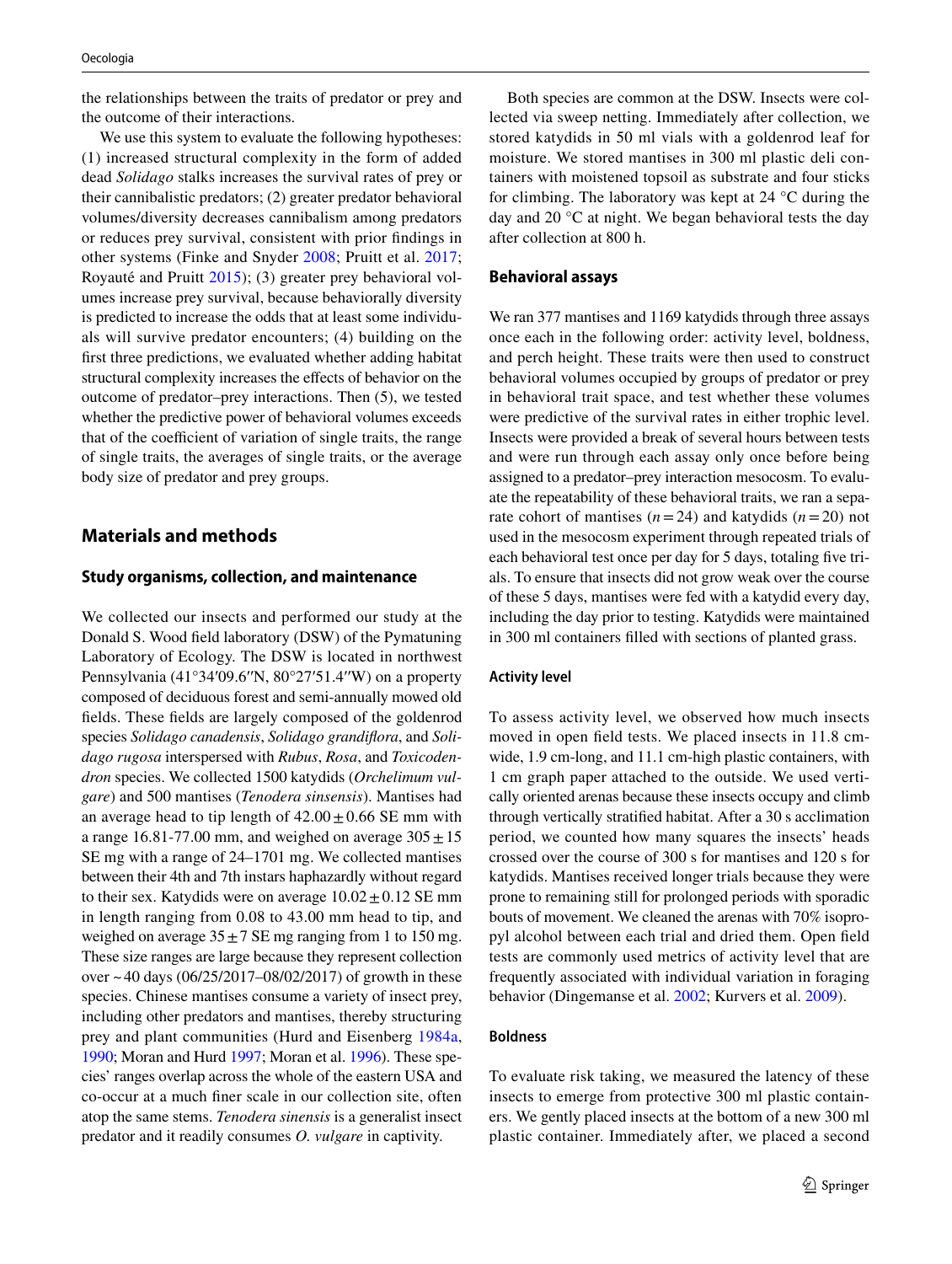container on top to prevent insects from escaping. Trials began as soon as the second container was placed atop the frst. We then measured the insects' latency to exit the bottom container, specifcally when their heads crossed the border. We cleaned both containers with 70% isopropyl alcohol between each trial. This test closely resembles emergence tests used to assess boldness in other insects (Fisher et al. [2015;](#page-10-24) Hedrick and Kortet [2012;](#page-10-25) Müller and Müller [2015](#page-11-15); Niemelä et al. [2012\)](#page-11-16).

#### **Perch height**

To assess how these insects use space, we placed them in arenas and measured how high they perched within the enclosure. These arenas were mesh-collapsible feld cage covers (bioquip 1451BC) attached to tomato cage frames (EmscoGroup 2328-1) by binder clips. We could adjust the height of these cages to our specifcations. We set them up to be 30 cm wide, 30 cm long, and 45 cm tall. Arenas were wrapped around potted goldenrod plants, which we pruned to have exactly 40 leaves. We draped arenas at a height where the top of each plant would just touch the top of the enclosure. We placed the insects in arenas though the sealable opening at the base and then measured the height of their heads after a 10-min acclimation period. Ten minutes was enough time for over 90% of all insects to explore much of the cage and then cease movement for extended periods of time, implying an initial settlement decision. A test similar to this one predicted the outcome of an interaction between two diferent old feld insect species (Lichtenstein et al. [2017b](#page-10-12)), although that study used diferent arenas. We designed this test to gauge how insects would use space in the specifc arenas used for our experiment.

#### **Predator–prey interactions**

To test how the behavior traits of these insects might relate to the survival of both predators and prey, we stocked the same arenas used for the perch height test haphazardly with groups of mantises and katydids whose behavior traits had previously been evaluated. Katydids were added frst to give them a chance to orient themselves before predator addition. Care was taken not to place predators immediately atop one another or atop prey, which could instigate unnatural cannibalism or predation. Mantis groups contained 5 individuals because this is just above the minimum number needed to calculate a behavioral volume, and katydid groups contained 15 because this is roughly twice the number we estimated 5 mantises could eat in a day. This is likely higher than natural mantis densities. Immediately before stocking the mesocosms, we weighed and measured the length of each insect. Any extra tested insects not put in mesocosms were used in mesocosms the next day. No insects were used in both the

predator–prey interaction trials and the repeatability trials. To manipulate structural complexity, we put eight 15-20 cm dead goldenrod stems in 35 mesocosms and left the other 39 bare ( $N_{\text{mesocosms}}$ =74,  $N_{\text{insects}}$ =1480). Eight is well within the natural range of dead stems present in these felds (JLL Pers Obs). The presence of dead goldenrod stems from previous years is a facet of habitat structural complexity that varies naturally in old felds (McDonnell and Stiles [1983;](#page-10-21) Southwood et al. [1979](#page-11-13)). We stocked and sealed the mesocosms between 1600 and 1800 h, and then left them for 23 h, allowing an hour for setup. After 23 h had elapsed, we opened the mesocosms and counted the number of surviving insects. We released all survivors in a small patch of goldenrod by a service road a few kilometers from where they were collected.

#### **Statistical methods**

We assessed the repeatability of all three behavioral traits for both species using the rptR package (Nakagawa and Schielzeth [2013](#page-11-17)) in R version 3.4.1 (R development team). We used rptR to ft generalized linear mixed models (GLMMs) ft with normal distributions, using behavioral test performance as the response variable, "trial number" as a predictor variable, and "individual ID" as a random efect. The package estimates repeatability as the proportion of variance explained by "individual ID". To determine the signifcance of these estimates, rptR uses 95% confdence intervals created by subsetting data and re-running the models through bootstrap iterations (we chose 1000 iterations). Signifcant repeatability estimates have 95% confdence intervals that do not overlap zero.

We compared the performance of mantises on each of these behavioral tests to mantis mass and body condition using linear regressions. We calculated body condition as the residual distance of insect mass from a regression of mass upon length after Jakob et al. [\(1996\)](#page-10-26). We also checked for associations between behavioral traits using linear regressions. We constructed these linear models in JMP version 13 (SAS), and used R for all repeatability analyses.

To calculate behavioral volumes, we Z-transformed the performance of each species on each test. This allows for more fuid comparisons of volumes across studies and across trait types. Next, we estimated volumes for each species group in each mesocosm replicate. We plotted the members of each group in three-dimensional behavioral space, where each dimension is an individual's performance on a behavioral test. The volume of each group was calculated as the smallest possible volume of a threedimensional convex polytope bound by the individuals in behavioral space. We created the volumes in MATLAB (version 9.0, R2016a) by frst computing separate 3-D Delauney triangulations (using the delaunayTriangulation function) on the data points in each mesocosm group. We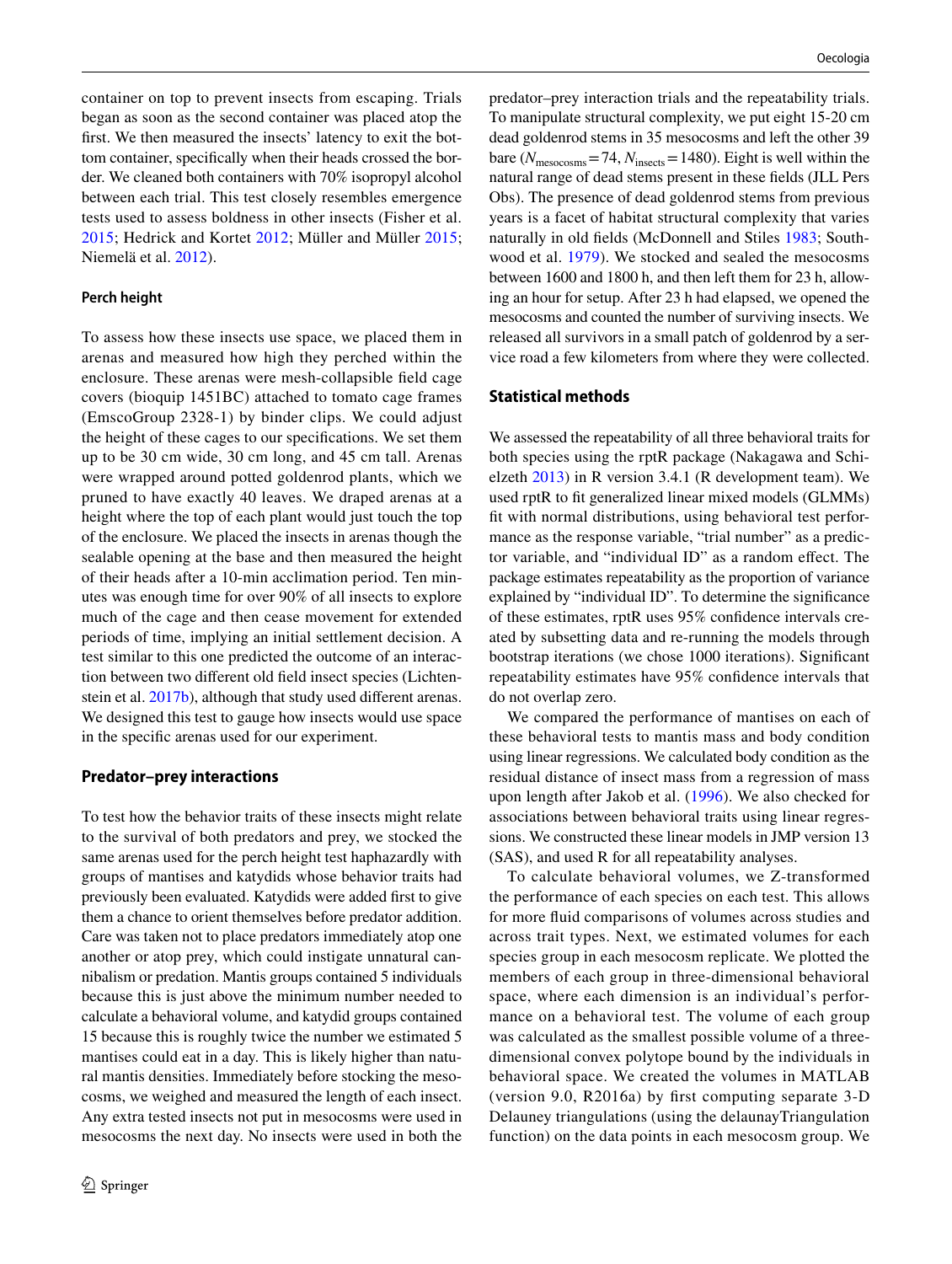subsequently fed these triangulation objects to MATLAB's convexHull function, whose output reports the volume occupied by the supplied polytope. Examples of these volumes can be found in Fig. [1](#page-4-0). We used MATLAB for all behavioral volume calculations.

<span id="page-4-0"></span>

Next, to assess what factors predict mantis and katydid mortality, we made 24 GLMs ft with normal distributions. Each model had the same basic structure: mantis or katydid survival rate was used as the response variable, and the predictor variables were habitat structural treatment

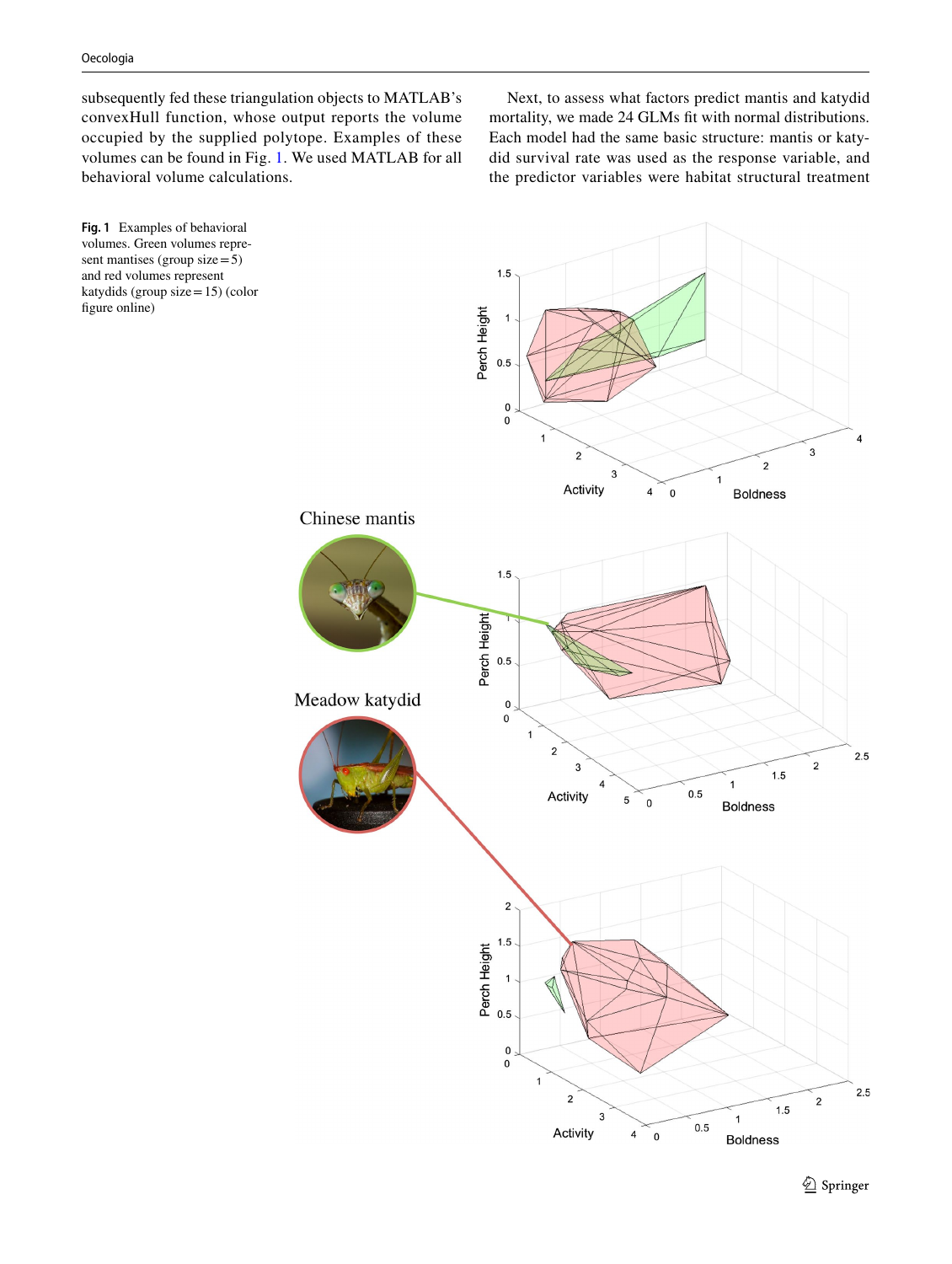(supplementary perches  $\pm$ ), the mantis behavioral trait (varied by model), the katydid behavioral trait (varied by model), and associated interaction terms. The traits supplied for both species were  $(1)$  behavioral volumes,  $(2-4)$  the coefficient of variation (CV) of each behavioral trait, (5–7) the range of each behavioral trait, (9–10) the averages of each behavioral trait, and then average mass (11) and length (12). We assessed the ft of these 12 models for each insect species using two Akaike information weight comparisons, one comparing each of the model structures when predicting mantis survival rate and another set of comparisons for katydid survival. The Akaike weight comparison selects models with low AICc values and higher AICc weights (Akaike [1987](#page-10-27); Burnham and Anderson [2003\)](#page-10-28). We subsequently ran and interpreted the best models if they had more than double the Akaike weight of the next best model. If the best model did not have twice the weight of the second-best model, then we ran and interpreted both. We performed model comparison procedures and ran the best models in JMP Pro 13.

We implemented two post hoc analyses. First, to disentangle the causal relationships between average perch height, behavioral volumes, and katydid survival, we built three structural equation models with LAVAAN (Rosseel [2012\)](#page-11-18) in R version 3.5.0. We specifed the frst model to compare mantis average perch height to mantis behavioral volume and then to compare mantis behavioral volume and mantis average perch height to katydid survival. By partitioning direct and indirect components of the model, we assessed whether behavioral volumes mediate the effect of average perch height on katydid survival. Next, we made two models with the same structure, but created one model for the low complexity mescosom treatment and a second for the high complexity mesocosm treatment. Second, to look for efects of mantis cannibalism on prey survival we constructed a GLM with a normal distribution, mantis survival as the predictor variable, and katydid survival as the response variable in JMP Pro 13.

# **Results**

Mantises had an average activity level of  $36.03 \pm 2.05$ squares SE, an average boldness of  $153.45 \pm 10.63$  s SE, and an average perch height of  $40.79 \pm 1.46$  cm SE. Katydids had an average activity level of  $38.09 \pm 0.92$  squares SE, an average boldness of  $138.62 \pm 3.42$  s SE, and an average perch height of  $29.09 \pm 0.45$  cm SE. The insects were signifcantly repeatable in their performance in each behavioral test (Supplementary Table S1).

Mantis mass was negatively associated with their activity level, explaining 1% of all activity level variation (Supplementary Table S2). Katydid mass positively associated with katydid activity level and perch height, and negatively associated with boldness (Supplementary table S2). However, katydid mass explained only 0.6, 7 and 3% of the variation in these behavioral traits, respectively (Supplementary Table S2). Mantis body condition was positively associated with mantis boldness, katydid body condition was positively associated with katydid perch height, and katydid body condition was negatively associated with katydid boldness (Supplementary Table S2). Yet, body condition explained only 1% of mantis boldness, 1% of katydid boldness, and 2% of katydid perch height (Supplementary Table S2).

Mantis boldness was weakly associated with mantis perch height and mantis activity level, with  $R^2$  values no higher than 0.04 (Supplementary Table S3). Katydid activity level, boldness, and perch height were all weakly associated with each other, with R2 values no higher than 0.08 (Supplementary Table S3). These are much weaker correlations than those observed in other mantis species (Jones and DiRienzo [2018](#page-10-29)).

#### **Predator–prey interactions**

Mantis groups on average had a survival rate of  $85 \pm 0.59\%$ SE. The length model  $(AICc = -73.671, Akaike$ weight =  $0.639$ ) and the mass model (AICc =  $-72.493$ , Akaike weight= $0.355$ ) were roughly equal predictors of mantis survival rates, explaining 34.1% and 31.7% of all variation in mantis survival rates respectively and with Akaike weights over 77 times greater than the third-best model (Table [1\)](#page-6-0). All mantises that died in these mesocosms were partially or entirely eaten, and we personally observed numerous instances of cannibalism. Thus, the mantis mortality observed here is likely attributable to cannibalism alone. Mantises were 8.7% more likely to survive in structurally complex mesocosms (Supplementary Figure S1; Table [2](#page-7-0)), and average katydid mass positively correlated with mantis survival (Table [2](#page-7-0)). There were significant mantis length by katydid length, mantis length by katydid length by treatment, and mantis mass by katydid mass interaction terms in the models predicting mantis survival (Table [2\)](#page-7-0). However, mantis and katydid average length (linear regression:  $R^2$  = 0.728,  $F_{1, 70} = 187.160, p < 0.001$ , and mantis and katydid average mass (linear regression:  $R^2 = 0.576$ ,  $F_{1,70} = 96.354$ ,  $p < 0.001$ ) turned out to be very strongly associated, so we disregarded these interaction terms, because we suspect them to be artifacts of multicollinearity.

On average,  $34.13 \pm 1.7\%$  SE of katydids in a group survived mesocosm trials. The mantis behavioral volume model  $(AICc=-71.399, Akaike weight=0.375)$  and the mantis average perch height model  $(AICc = -72.147, Akaike$ weight  $= 0.544$ ) were roughly equal predictors of katydid survival, with Akaike weights over six times greater than the third best model (Table [1](#page-6-0)). We therefore have chosen to report both the volume and average perch height models.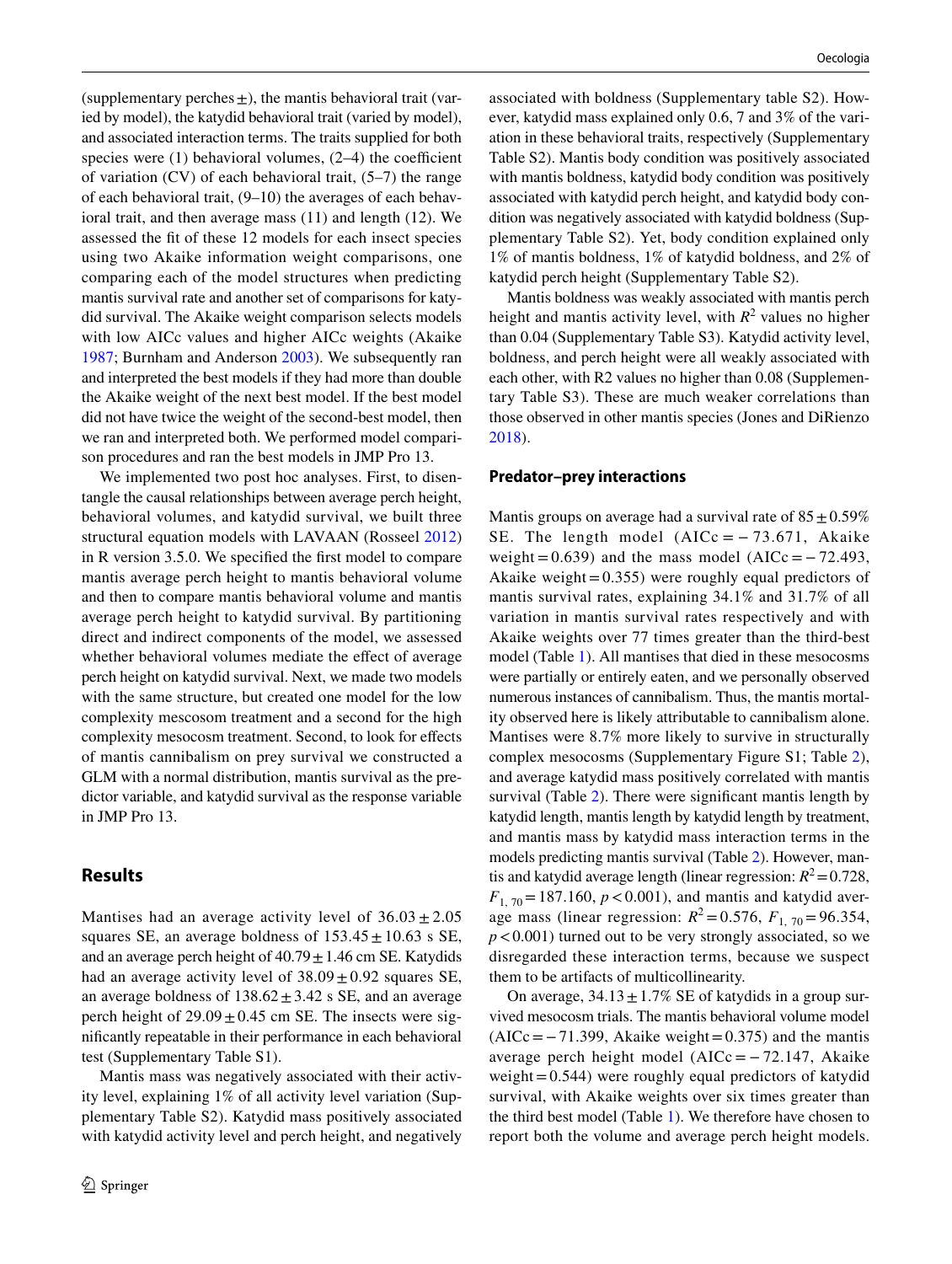<span id="page-6-0"></span>**Table 1** Model comparisons of models predicting katydid survival and mantis survival

| Response variable | Personality metric      | $R^2$ | $\boldsymbol{P}$ | AICc      | Relative AICc | Akaike weight |
|-------------------|-------------------------|-------|------------------|-----------|---------------|---------------|
| Katydid survival  | Behavioral hypervolume  | 0.245 | 0.005            | $-71.399$ | 0.990         | 0.369         |
|                   | Activity level CV       | 0.059 | 0.730            | $-55.291$ | 0.766         | 0.000         |
|                   | Tube CV                 | 0.073 | 0.595            | $-56.398$ | 0.782         | 0.000         |
|                   | Perch CV                | 0.207 | 0.018            | $-67.756$ | 0.939         | 0.060         |
|                   | Activity range          | 0.015 | 0.095            | $-61.637$ | 0.854         | 0.003         |
|                   | <b>Boldness</b> range   | 0.030 | 0.946            | $-51.697$ | 0.717         | 0.000         |
|                   | Perch range             | 0.074 | 0.576            | $-55.157$ | 0.765         | 0.000         |
|                   | Activity level average  | 0.181 | 0.043            | $-65.366$ | 0.906         | 0.018         |
|                   | <b>Boldness</b> average | 0.112 | 0.280            | $-59.497$ | 0.825         | 0.001         |
|                   | Perch average           | 0.256 | 0.003            | $-72.147$ | 1.000         | 0.537         |
|                   | Average mass            | 0.109 | 0.300            | $-59.254$ | 0.821         | 0.001         |
|                   | Average length          | 0.192 | 0.032            | $-64.293$ | 0.891         | 0.011         |
| Mantis survival   | Behavioral hypervolume  | 0.095 | 0.388            | $-52.048$ | 0.718         | 0.000         |
|                   | Activity level CV       | 0.133 | 0.166            | $-55.056$ | 0.759         | 0.000         |
|                   | Tube CV                 | 0.120 | 0.230            | $-53.978$ | 0.745         | 0.000         |
|                   | Perch CV                | 0.109 | 0.296            | $-53.081$ | 0.732         | 0.000         |
|                   | Activity range          | 0.126 | 0.191            | $-56.444$ | 0.779         | 0.000         |
|                   | <b>Boldness</b> range   | 0.209 | 0.016            | $-63.799$ | 0.880         | 0.005         |
|                   | Perch range             | 0.065 | 0.661            | $-51.482$ | 0.710         | 0.000         |
|                   | Activity level average  | 0.118 | 0.250            | $-53.821$ | 0.742         | 0.000         |
|                   | <b>Boldness</b> average | 0.169 | 0.060            | $-58.184$ | 0.803         | 0.000         |
|                   | Perch average           | 0.207 | 0.019            | $-59.514$ | 0.821         | 0.001         |
|                   | Average mass            | 0.317 | 0.000            | $-72.493$ | 1.000         | 0.355         |
|                   | Average length          | 0.341 | 0.000            | $-73.671$ | 1.016         | 0.639         |

We used the Akaike weight information procedure to compare models that took into account behavioral volumes, the coefficient of variation (CV) of behavioral traits, average behavioral scores, and average mass and length. We ran separate analyses for mantis and katydid survival. Each model had the same basic structure. All had mantis or katydid survival as its response variable and the following predictor variables: structural complexity treatment, mantis trait, katydid trait, and all of their interaction terms

Mantis behavioral volume positively correlated with katydid survival (Fig. [2\)](#page-8-0), seemingly more so in structurally complex environments, although this interaction term was only marginally signifcant (Table [2](#page-7-0)). Average mantis perch height was associated with decreased katydid survival (Table [2](#page-7-0)). However, katydid survival was lowest when both mantises and katydids had high average perch heights, conveying joint habitat overlap, but only in mesocosms with added habitat structural complexity (Table [2](#page-7-0); Fig. [3\)](#page-8-1).

Post hoc path analyses revealed that (1) average perch height negatively correlated with behavioral volumes and (2) behavioral volumes correlated with prey survival, but (3) average perch height did not directly predict prey survival (Fig. [4](#page-9-0); Supplementary Table S2). This suggests that behavioral volumes mediate the effect of average perch height on katydid survival. These effects were seemingly stronger in mesocosms with added structural complexity (Fig. [4](#page-9-0); Supplementary Table S4).

Finally, mantis survival was not signifcantly related to katydid survival (GLM:  $R^2 = 0.029$ ,  $\chi^2_{72} = 2.199$ ,  $p = 0.138$ ), conveying that cannibalism did not increase prey survival.

### **Discussion**

We examined here whether habitat structure and the multidimensional trait diversity present in predator and prey groups altered the survival of either interactor in a laboratory study. Mantis survival was not associated with any behavioral metric considered here (Table [1\)](#page-6-0). Mantises were instead less likely to cannibalize each other in structurally complex environments and when katydids were larger (Table [2](#page-7-0)). Katydids were more likely to survive in mesocosms with more behaviorally diverse mantis groups, which together occupied a larger volume in behavioral trait space (Fig. [2\)](#page-8-0). This was especially true when mesocosms were more structurally complex (Table [2\)](#page-7-0). This means that the trait diversity present in the predator population can have risk-reducing efects for prey. Katydids were also more likely to survive when both they and mantises had low average perch heights, supporting evidence that individual variation in key behavior traits, like foraging mode or habitat use, can alter the outcome of species interactions (Chang et al. [2017](#page-10-0); Preisser et al. [2007](#page-11-19); Royauté and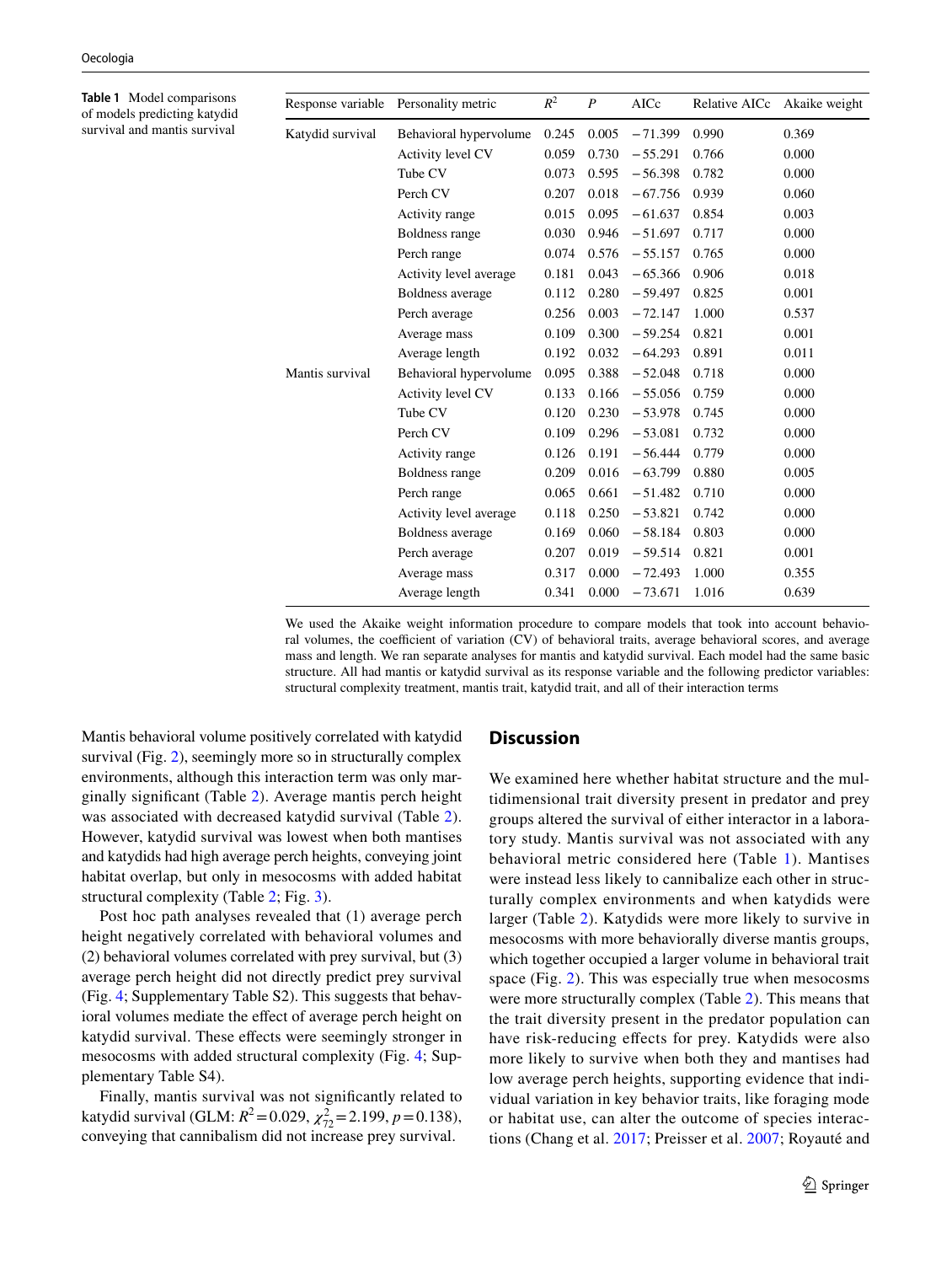<span id="page-7-0"></span>**Table 2** The outputs of the two best models explaining katydid survival and the best model explaining mantis survival

| Response Variable | Predictor variable                                                 | $R^2$ | $\beta \pm$ Standard error | df           | $\chi^2$ | $\boldsymbol{P}$ |
|-------------------|--------------------------------------------------------------------|-------|----------------------------|--------------|----------|------------------|
| Katydid survival  | Whole model                                                        | 0.245 |                            | 7            | 20.533   | 0.005            |
|                   | Structural complexity                                              |       | $-0.012 \pm 0.015$ SE      | -1           | 0.594    | 0.441            |
|                   | Mantis hypervolume                                                 |       | $0.171 \pm 0.046$ SE       | 1            | 12.771   | 0.0004           |
|                   | Katydid hypervolume                                                |       | $0.01 \pm 0.014$ SE        | -1           | 0.518    | 0.472            |
|                   | Mantis hypervolume x structural complexity                         |       | $-0.088 \pm 0.046$ SE      | -1           | 3.647    | 0.056            |
|                   | Katydid hypervolume x structural complexity                        |       | $-0.013 \pm 0.014$ SE      | -1           | 0.844    | 0.358            |
|                   | Mantis hypervolume x katyid hypervolume                            |       | $0.015 \pm 0.040$ SE       | -1           | 0.147    | 0.701            |
|                   | Mantis hypervolume x katyid hypervolume x structural complexity    |       | $0.008 \pm 0.040$ SE       | -1           | 0.036    | 0.849            |
| Katydid survival  | Whole model                                                        | 0.256 |                            | 7            | 21.243   | 0.003            |
|                   | Structural complexity                                              |       | $-0.003 \pm 0.015$ SE      | -1           | 0.029    | 0.865            |
|                   | Mantis average perch height                                        |       | $-0.013 \pm 0.004$ SE      | -1           | 9.523    | 0.002            |
|                   | Katydid average perch height                                       |       | $-0.006 \pm 0.003$ SE      | $\,$ 1 $\,$  | 3.599    | 0.058            |
|                   | Mantis perch height x structural complexity                        |       | $0.004 \pm 0.004$ SE       | -1           | 0.962    | 0.327            |
|                   | Katydid perch height x structural complexity                       |       | $0.006 \pm 0.003$ SE       | -1           | 2.896    | 0.089            |
|                   | Mantis perch height × katydid perch height                         |       | $0.001 \pm 0.001$ SE       | -1           | 0.069    | 0.793            |
|                   | Mantis perch height x katydid perch height x structural complexity |       | $-0.002 \pm 0.001$ SE      | -1           | 7.366    | 0.007            |
| Mantis survival   | Whole model                                                        | 0.317 |                            | 7            | 27.849   | 0.0002           |
|                   | Structural complexity                                              |       | $-0.055 \pm 0.020$ SE      | -1           | 6.888    | 0.009            |
|                   | Mantis average mass                                                |       | $-0.121\pm0.127$ SE        | -1           | 0.904    | 0.342            |
|                   | Katydid average mass                                               |       | $5.621 \pm 1.734$ SE       | -1           | 9.813    | 0.002            |
|                   | Mantis mass × strucutral complexity                                |       | $-0.005 \pm 0.127$ SE      | -1           | 0.002    | 0.967            |
|                   | Katydid mass × strucutral complexity                               |       | $-0.748 \pm 1.734$ SE      | -1           | 0.186    | 0.667            |
|                   | Mantis mass × katydid mass                                         |       | $-10.613 \pm 4.792$ SE     | -1           | 4.747    | 0.029            |
|                   | Mantis mass x katydid mass x structural complexity                 |       | $6.256 \pm 4.792$ SE       | -1           | 1.684    | 0.1943           |
| Mantis survival   | Whole model                                                        | 0.317 |                            | 7            | 30.006   | 0.0001           |
|                   | Structural complexity                                              |       | $-0.067 \pm 0.020$ SE      | -1           | 10.175   | 0.001            |
|                   | Mantis average length                                              |       | $-0.001 \pm 0.003$ SE      | -1           | 0.075    | 0.784            |
|                   | Katydid average length                                             |       | $0.022 \pm 0.011$ SE       | -1           | 3.777    | 0.052            |
|                   | Mantis length × strucutral complexity                              |       | $-0.002 \pm 0.003$ SE      | -1           | 0.718    | 0.397            |
|                   | Katydid length x strucutral complexity                             |       | $0.008 \pm .011$ SE        | $\mathbf{1}$ | 0.474    | 0.492            |
|                   | Mantis length × katydid length                                     |       | $-0.002 \pm 0.001$ SE      | -1           | 9.967    | 0.002            |
|                   | Mantis length x katydid length x structural complexity             |       | $0.001 \pm .001$ SE        | 1            | 5.909    | 0.015            |

These models had the same basic structure: mantis or katydid survival as the response variable and for the predictor variables, structural complexity treatment, the mantis trait, the katydid trait, and all of their interaction terms. The length model (AICc=−73.671, Akaike weight=0.639) and the mass model (AICc=−72.493, Akaike weight=0.355) were similarly predictive of mantis survival. The behavioral volume model (AICc=−71.399, Akaike weight=0.375) and the average perch height model (AICc=−72.147, Akaike weight=0.544) were roughly equal predictors of katydid survival. Therefore, we report these four models here. *P* values in bold are signifcant at the *α*=0.05 level

Pruitt [2015](#page-11-14); Schmitz [2007](#page-11-20); Toscano et al. [2016;](#page-11-21) Toscano and Grifen [2014](#page-11-22)). However, behavioral volumes appear to mediate the efect of average perch height on katydid survival, suggesting that the efects of average perch height are indirect, but stronger in structurally complex mesocosms. Unfortunately, our design did not account for sex, thus we are unsure of the role mantis sex played in these results. These data taken together support our hypothesis that added structural complexity increases the survival of some interactors (mantises) and has the potential to change the functional relationships between predator behavior, prey behavior, and the outcomes of their interactions.

However, our data were inconsistent with many of our other directionally-explicit hypotheses.

Two factors appeared to predict mantis survival. First, structural complexity slightly reduced cannibalism in mantises (by less than 10%). This supports the claim that habitat complexity can reduce predation risk and suggests that our structural manipulations replicate fndings from more intact nature systems (Crowder and Cooper [1982](#page-10-10); Diehl [1992](#page-10-17)). Second, average katydid mass was strongly related to mantis survival. This may be because cannibalism decreases when heterospecifc prey are larger and more proftable (Hironori and Katsuhiro [1997](#page-10-30); Qin and Fast [1996\)](#page-11-23), conveying that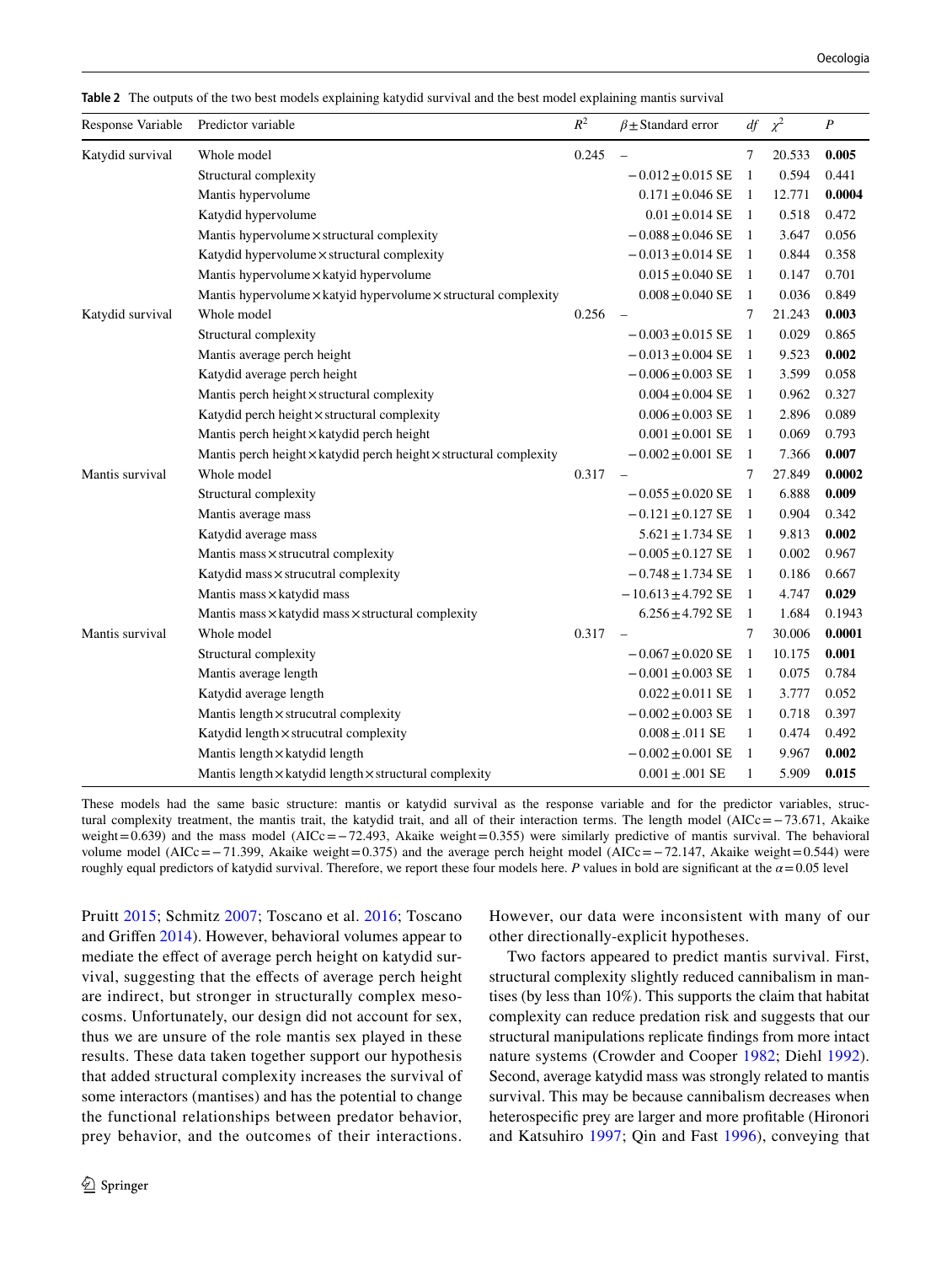

<span id="page-8-0"></span>**Fig. 2** Mantis behavioral volume is directly proportional to katydid survival (glm effect test:  $\chi_1^2 = 12.771$ ,  $p = 0.004$ ). Line represents linear regression

conspecifcs are potentially non-preferred prey (Hurd and Eisenberg [1984b\)](#page-10-31). Alternatively, larger prey could satiate mantises reducing their appetites for conspecifcs. We cannot presently distinguish between the efects of age and size within our experimental design, because larger katydids were collected at moments when mantises were both older and larger themselves. Nonetheless, these fndings provide some evidence that predator and prey age and size are potentially important for determining the outcome of predator–prey interactions (Connell [1970;](#page-10-32) Cushing and Saleem [1982](#page-10-33); Polis et al. [1989](#page-11-24); Thompson [1975](#page-11-25)).

Multiple predator efects (MPEs) are cases where the presence of multiple predator species have non-additive

effects on prey survival (Sih et al. [1998;](#page-11-26) Soluk [1993](#page-11-27)), although the term has been borrowed to refer to non-additive interactions between individual predators of the same species (Royauté and Pruitt [2015](#page-11-14)). Existing evidence implies that the trait compositions present in predator populations can generate variation in MPEs (Royauté and Pruitt [2015](#page-11-14)). For instance, more behaviorally diverse populations of predators often prove more lethal to groups of prey (Finke and Snyder [2008](#page-10-3); Pruitt et al. [2017;](#page-11-6) Royauté and Pruitt [2015](#page-11-14)). Our fnding that mantis behavioral volumes actually decreased risk for katydids confrms that changes to the trait diversity present in predator populations can result in contrasting MPEs. However, the direction is the opposite of that observed in other studies to date, conveying that behaviorally diverse groups of predators are not always more lethal to their prey. The sensitivity of behavioral volumes to behaviorally extreme individuals could provide a clue as to why this is. In water striders, males with extreme aggressive phenotypes chase both males and females, dramatically reducing the mating success of all nearby individuals (Eldakar et al. [2009](#page-10-34); Sih and Watters [2005\)](#page-11-28). Similarly, behaviorally extreme mantises could disrupt conspecific hunting efforts. leading to increased prey survival, perhaps even more so if prey have numerous escape routes. Alternatively, there might be a particular behavioral phenotype in predators (e.g., a preference for high perch heights) that proves most lethal for all prey of a given species, resulting in situations where more diverse groups of predators have a smaller number of predators exhibiting the most lethal behavioral phenotype. This latter hypothesis is consistent with our fnding that intraspecifc variation in predator perching height is a predictor of prey survival. Future studies aimed at teasing apart the relationships between space use and intraspecifc



<span id="page-8-1"></span>**Fig. 3** In structurally complex environments, mantises eat more katydids when both species have high average perch heights (glm effect test:  $\chi_1^2 = 7.366$ ,  $p = 0.007$ ). Low survival refers to katydid survival rates between 11 and 20%, mid-low refers to 21–30% katydid sur-

vival, middle survival refers to 31–35%, mid-high refers to 36–45%, and high survival refers to 46–100%. The boundaries of these categories were chosen to maximize group size evenness. We manipulated structural complexity by adding dried goldenrod stems to mesocosms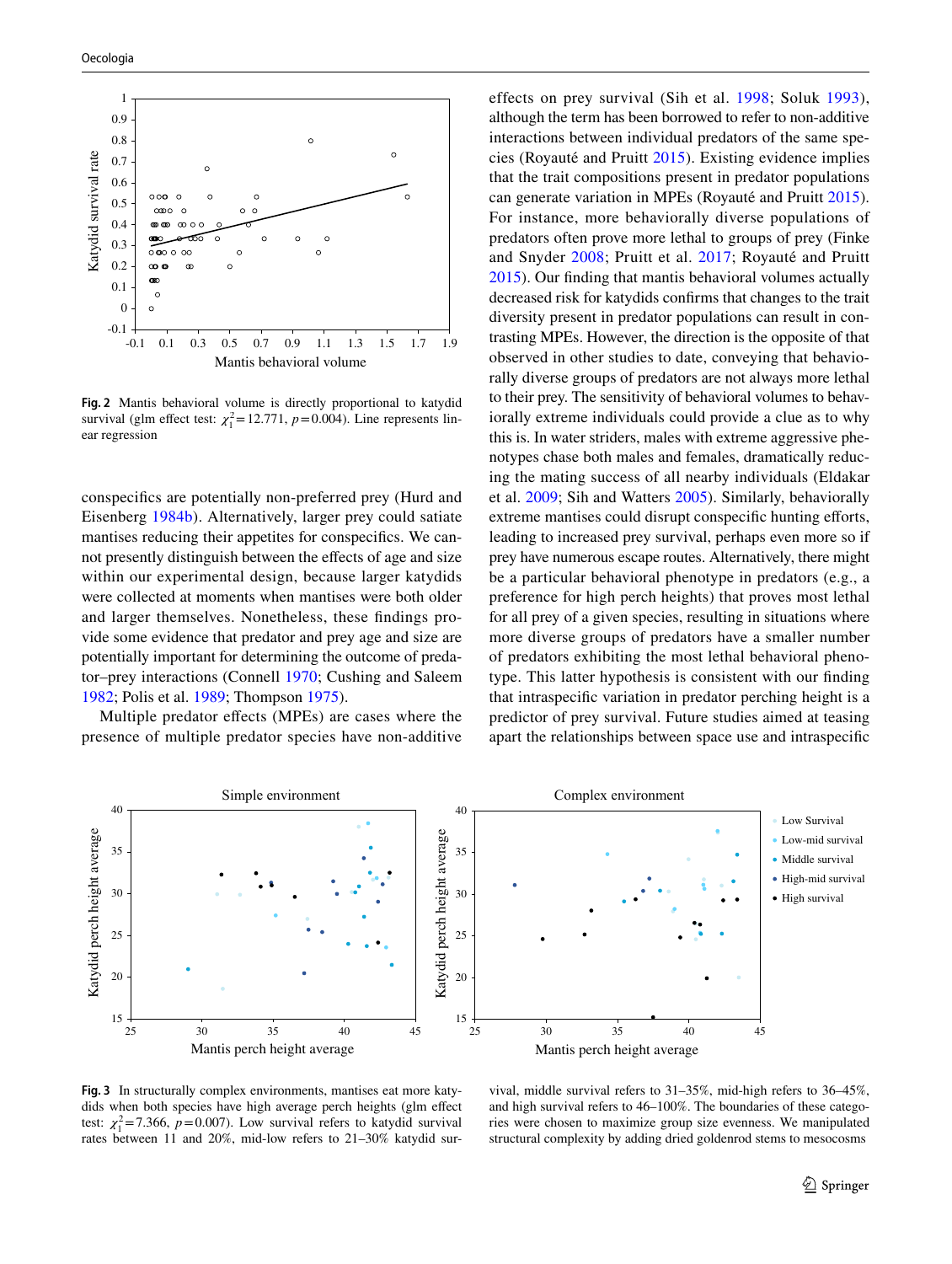

<span id="page-9-0"></span>**Fig. 4** Path diagrams showing relationships between mantis average perch height, mantis behavioral volume, and katydid survival in mesocosms. Diagram **a** was built using all mesocosms, diagram **b** was built with only mesocosms with added structural complexity, and dia-

gram **c** was built with mesocosm with no added structural complexity. Significant relationships are represented by black arrows with  $\beta$  estimates. Non-signifcant relationships are represented by dashed gray lines. Path analyses were performed with Lavaan in R

behavioral variation will help to resolve conficting evidence suggesting that behavioral volumes or hypervolumes can enhance or reduce predator lethality.

Our perch height tests were designed to estimate how insects use space, and our boldness and activity level tests were designed to estimate what insects do in the space that they occupy. This makes our behavioral volumes a composite metric of the insects' behavioral repertoires, including how groups of insects use space and how they behave within that space. Despite this point, the average perch height of predators appeared to predict prey survival on its own. Katydids perched on average 30 cm high, or at around twothirds up the height of the arena. Groups of mantises whose members tend to climb higher (i.e., just above the katydids' preferred perch height) consumed more katydids. This was especially true in structurally complex mesocosms (Table [2](#page-7-0)): in environments with added structural complexity, mantises did not eat more than 50% of katydids unless both species had high average perch heights (Fig. [3](#page-8-1)). This suggests that predation is most likely to occur when predator and prey overlap spatially, and when physical structure allows predator and prey to use that region of space. A handful of studies have linked individuals' behavioral tendencies to their space use (Boyer et al. [2010;](#page-10-35) Pearish et al. [2013](#page-11-3); Spiegel et al. [2015;](#page-11-29) Wilson and McLaughlin [2007](#page-11-4); Wilson et al. [1993](#page-11-30)), potentially conveying that fndings like our own could hold in other systems.

However, post hoc path analysis revealed that behavioral volumes mediate the efect of predator perch height on katydid survival (Fig. [4;](#page-9-0) Supplementary Table S2). This suggests that high mantis perch height reduces katydid survival indirectly, because high mantis perch height reduces mantis behavioral volume. Importantly, this does not convey that mantis perch height has no infuence on katydid survival. Our behavioral volumes are merely a more informative composite measure that includes perch height. Instead, this conveys that mantis perch height determines katydid survival as a part of a trait ensemble that is more efectively summarized as a behavioral volume or hypervolume (Pruitt et al.  $2016$ ). This, in turn, reaffirms the importance of a multitrait approach when evaluating the efects of intraspecifc behavioral variation on ecological outcomes (Sih et al. [2004,](#page-11-31) [2012](#page-11-32)).

### **Conclusions**

We found that intraspecifc variation in behavioral volumes and average perch height best predicted the survival of katydids, and that added habitat structure amplifed some of these efects in staged lab interactions (Table [2;](#page-7-0) Fig. [3](#page-8-1)). Furthermore, structural complexity alone had no efect on katydid survival (Table [2\)](#page-7-0), which is inconsistent with earlier research, which found that structural complexity increases prey survival (Cook and Streams [1984;](#page-10-9) Crowder and Cooper [1982\)](#page-10-10). Instead, our data suggest that the beneft complex environments afford prey may depend on the behavioral traits of the individual predators involved. There is already compelling data showing that predator behavioral traits can foretell the outcome of species interactions (DiRienzo et al. [2013;](#page-10-1) Grifen et al. [2012;](#page-10-36) Keiser et al. [2015;](#page-10-5) Lichtenstein et al. [2017a](#page-10-6); Pruitt and Ferrari [2011\)](#page-11-33) and there is considerable evidence that behavioral traits determine how animals use their environments (Pearish et al. [2013;](#page-11-3) Wilson and McLaughlin [2007\)](#page-11-4). We have found here that these processes are likely not independent. Work exploring the ecological consequences of intraspecifc behavioral variation could therefore proft from considering how the behavioral tendencies of predators and prey relate to habitat use and how habitat use, in turn, relates to species interaction outcomes.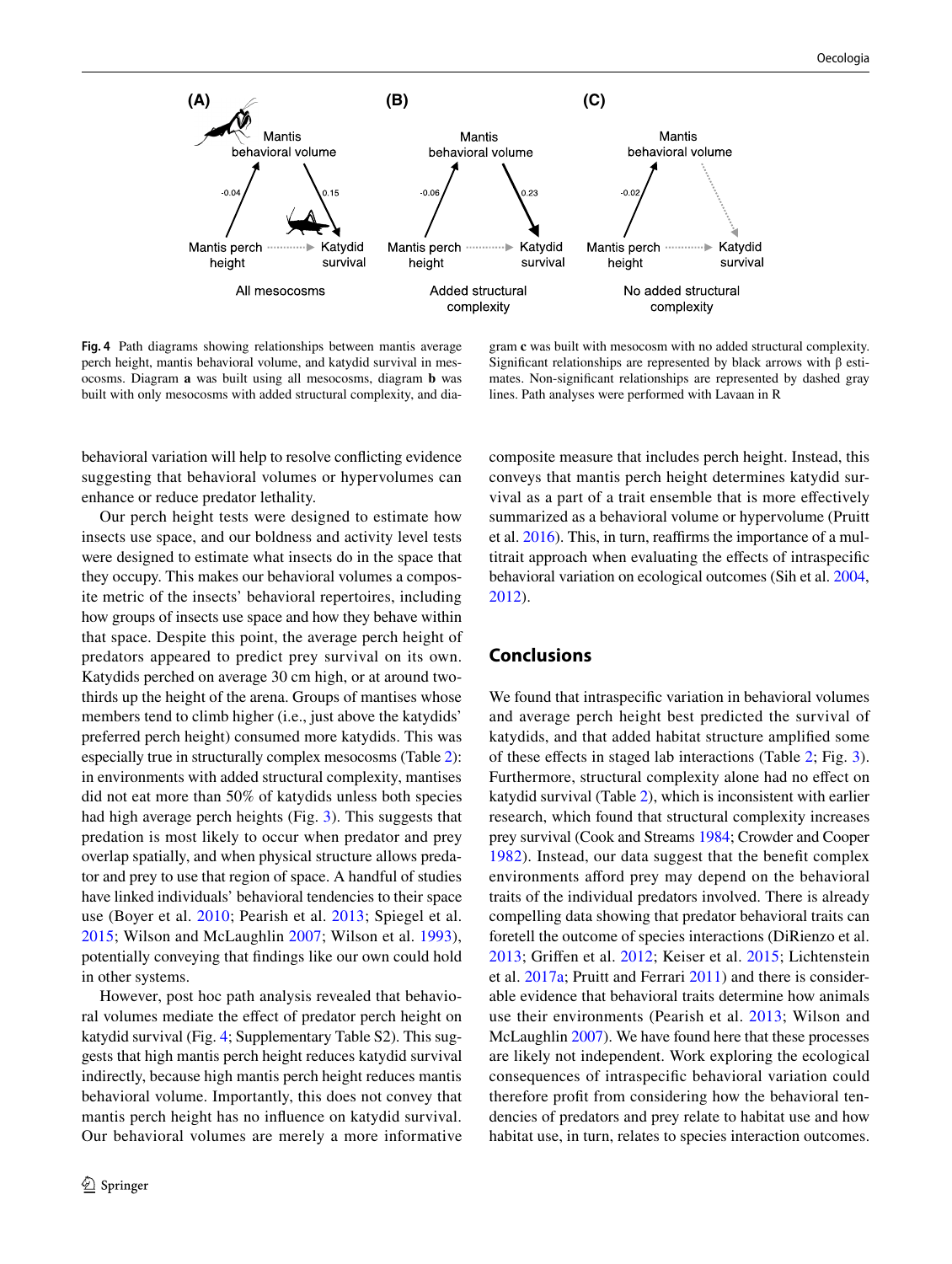Such links may help to explain the contrasting results of an increasingly large number of ecologically minded animal personality studies.

**Acknowledgements** Funding for this research was provided by the University of California (Santa Barbara), National Science Foundation grant awards to JNP (1352705 and 1455895), and a National Institutes of Health grant awarded to JNP (R01GM115509). We also thank the Pymatuning Laboratory of Ecology of the University of Pittsburgh for hosting our research. Particularly we thank Dr. Cori Richards-Zawacki and Chris Davis for helping navigate the process of working at a research institution not afliated with our own.

**Author contribution statement** JLLL designed the experiment, collected data, and wrote the manuscript. KAD and JBW contributed to data collection and writing. GND calculated behavioral volumes and contributed to writing. RCP performed path analyses and contributed to writing. CMW and JNP helped with experimental design and writing. All authors approved the manuscript in its current form.

## **References**

<span id="page-10-27"></span>Akaike H (1987) Factor analysis and AIC. Psychometrika 52:317–332

- <span id="page-10-13"></span>Amarasinghe M, Balasubramaniam S (1992) Structural properties of two types of mangrove stands on the northwestern coast of Sri Lanka. Ecol Mangrove Relat Ecosyst 247:17–27
- <span id="page-10-16"></span>Attrill MJ, Strong JA, Rowden AA (2000) Are macroinvertebrate communities infuenced by seagrass structural complexity? Ecography 23:114–121
- <span id="page-10-2"></span>Ballew NG, Mittelbach GG, Scribner KT (2017) Fitness consequences of boldness in juvenile and adult largemouth bass. Am Nat 189:396–406
- <span id="page-10-35"></span>Boyer N, Réale D, Marmet J, Pisanu B, Chapuis JL (2010) Personality, space use and tick load in an introduced population of Siberian chipmunks *Tamias sibiricus*. J Anim Ecol 79:538–547
- <span id="page-10-28"></span>Burnham KP, Anderson DR (2003) Model selection and multimodel inference: a practical information-theoretic approach. Springer, Berlin
- <span id="page-10-0"></span>Chang CC, Teo HY, Norma-Rashid Y, Li D (2017) Predator personality and prey behavioural predictability jointly determine foraging performance. Scie Rep 7:40734
- <span id="page-10-32"></span>Connell JH (1970) A predator–prey system in the marine intertidal region. I. *Balanus glandula* and several predatory species of Thais. Ecol Monogr 40:49–78
- <span id="page-10-9"></span>Cook W, Streams F (1984) Fish predation on Notonecta (Hemiptera): relationship between prey risk and habitat utilization. Oecologia 64:177–183
- <span id="page-10-10"></span>Crowder LB, Cooper WE (1982) Habitat structural complexity and the interaction between bluegills and their prey. Ecology 63:1802–1813
- <span id="page-10-33"></span>Cushing JM, Saleem M (1982) A predator prey model with age structure. J Math Biol 14:231–250
- <span id="page-10-18"></span>Dall SR, Houston AI, McNamara JM (2004) The behavioural ecology of personality: consistent individual diferences from an adaptive perspective. Ecol Lett 7:734–739
- <span id="page-10-17"></span>Diehl S (1992) Fish predation and benthic community structure: the role of omnivory and habitat complexity. Ecology 73:1646–1661
- <span id="page-10-22"></span>Dingemanse NJ, Both C, Drent PJ, van Oers K, van Noordwijk AJ (2002) Repeatability and heritability of exploratory behaviour in great tits from the wild. Anim Behav 64:929–938
- <span id="page-10-1"></span>DiRienzo N, Pruitt JN, Hedrick AV (2013) The combined behavioural tendencies of predator and prey mediate the outcome of their interaction. Anim Behav 86:317–322
- <span id="page-10-34"></span>Eldakar OT, Dlugos MJ, Wilcox RS, Wilson DS (2009) Aggressive mating as a tragedy of the commons in the water strider *Aquarius remigis*. Behav Ecol Sociobiol 64:25
- <span id="page-10-3"></span>Finke DL, Snyder WE (2008) Niche partitioning increases resource exploitation by diverse communities. Science 321:1488–1490
- <span id="page-10-24"></span>Fisher DN, David M, Tregenza T, Rodríguez-Muñoz R (2015) Dynamics of among-individual behavioral variation over adult lifespan in a wild insect. Behav Ecol 26:975–985
- <span id="page-10-36"></span>Grifen BD, Toscano BJ, Gatto J (2012) The role of individual behavior type in mediating indirect interactions. Ecology 93:1935–1943
- <span id="page-10-25"></span>Hedrick AV, Kortet R (2012) Sex diferences in the repeatability of boldness over metamorphosis. Behav Ecol Sociobiol 66:407–412
- <span id="page-10-30"></span>Hironori Y, Katsuhiro S (1997) Cannibalism and interspecifc predation in two predatory ladybirds in relation to prey abundance in the feld. Biocontrol 42:153–163
- <span id="page-10-4"></span>Hulthén K, Chapman BB, Nilsson PA, Hollander J, Brönmark C (2014) Express yourself: bold individuals induce enhanced morphological defences. Proc R Soc Lond B Biol Sci 281:20132703
- <span id="page-10-19"></span>Hurd L, Eisenberg R (1984a) Experimental density manipulations of the predator Tenodera sinensis (Orthoptera: Mantidae) in an oldfeld community. II. The infuence of mantids on arthropod community structure. J Anim Ecol 53:955–967
- <span id="page-10-31"></span>Hurd L, Eisenberg RM (1984b) Experimental density manipulations of the predator Tenodera sinensis (Orthoptera: Mantidae) in an old-feld community. I. Mortality, development and dispersal of juvenile mantids. J Anim Ecol 53:269–281
- <span id="page-10-20"></span>Hurd L, Eisenberg RM (1990) Arthropod community responses to manipulation of a bitrophic predator guild. Ecology 71:2107–2114
- <span id="page-10-26"></span>Jakob EM, Marshall SD, Uetz GW (1996) Estimating ftness: a comparison of body condition indices. Oikos 77:61–67
- <span id="page-10-29"></span>Jones C, DiRienzo N (2018) Behavioral variation post-invasion: resemblance in some, but not all, behavioral patterns among invasive and native praying mantids. Behav Process 153:92–99
- <span id="page-10-5"></span>Keiser CN, Slyder JB, Carson WP, Pruitt JN (2015) Individual diferences in predators but not producers mediate the magnitude of a trophic cascade. Arthropod-Plant Interact 9:225–232
- <span id="page-10-11"></span>Keiser CN, Ingley SJ, Toscano BJ, Scharf I, Pruitt JN (2017) Habitat complexity dampens selection on prey activity level. Ethology 124:25–32
- <span id="page-10-23"></span>Kurvers RH et al (2009) Personality diferences explain leadership in barnacle geese. Anim Behav 78:447–453
- <span id="page-10-6"></span>Lichtenstein JL, Chism GT, Kamath A, Pruitt JN (2017a) Intraindividual behavioral variability predicts foraging outcome in a beachdwelling jumping spider. Sci Rep 7:18063
- <span id="page-10-12"></span>Lichtenstein JL, Wright CM, McEwen B, Pinter-Wollman N, Pruitt JN (2017b) The multidimensional behavioural hypervolumes of two interacting species predict their space use and survival. Anim Behav 132:129–136
- <span id="page-10-7"></span>Lichtenstein JL, Rice HK, Pruitt JN (2018) Personality variation in two predator species does not impact prey species survival or plant damage in staged mesocosms. Behav Ecol Sociobiol 72:70
- <span id="page-10-21"></span>McDonnell MJ, Stiles EW (1983) The structural complexity of old feld vegetation and the recruitment of bird-dispersed plant species. Oecologia 56:109–116
- <span id="page-10-14"></span>McElhinny C, Gibbons P, Brack C, Bauhus J (2005) Forest and woodland stand structural complexity: its defnition and measurement. For Ecol Manag 218:1–24
- <span id="page-10-8"></span>McGhee KE, Pintor LM, Suhr EL, Bell AM (2012) Maternal exposure to predation risk decreases ofspring antipredator behaviour and survival in threespined stickleback. Funct Ecol 26:932–940
- <span id="page-10-15"></span>Moran V (1980) Interactions between phytophagous insects and their Opuntia hosts. Ecol Entomol 5:153–164